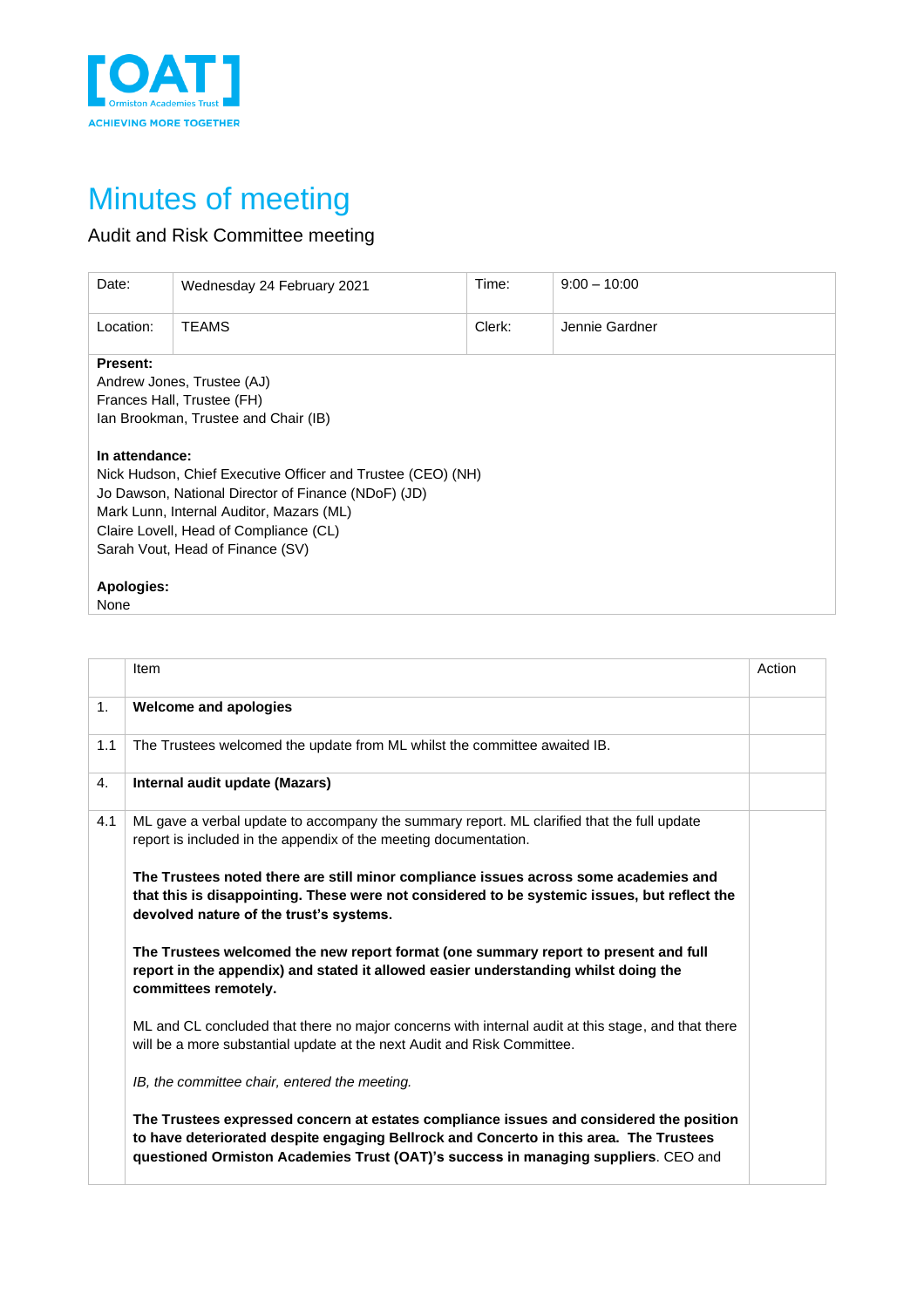

|     | NDoF stated that OAT is working to have more rigorous processes in place to become better at<br>managing contracts and managing third parties in a more comprehensive way.                                                                                                                                                                                                                                                                                                                                                                                                                                                                                                                                                                                                                                                           |             |
|-----|--------------------------------------------------------------------------------------------------------------------------------------------------------------------------------------------------------------------------------------------------------------------------------------------------------------------------------------------------------------------------------------------------------------------------------------------------------------------------------------------------------------------------------------------------------------------------------------------------------------------------------------------------------------------------------------------------------------------------------------------------------------------------------------------------------------------------------------|-------------|
|     | NDoF noted that the issues raised by the internal audit work were expected, clarifying that the<br>internal audit reports are drafts and that work is being done with the estates team to improve<br>statistics, lifecycle management, academy data (dashboards), and management of Bellrock, and<br>between finance and HR mitigate issues around payroll processes. NDoF noted that the EPM<br>payroll contract is due for renewal/re-tender, with an intention to extend the contract for 12 months<br>to allow 3-4 months to design payroll processes and determine scope of tender specification.                                                                                                                                                                                                                               | <b>CEO</b>  |
|     | The Trustees asked that James Miller (OAT National Director of Estates and Technology)<br>gives an update at the next OAT Board on the management of Bellrock and gives<br>assurance that basic compliance tests are in place. CEO agreed to the above.                                                                                                                                                                                                                                                                                                                                                                                                                                                                                                                                                                              |             |
| 4.2 | CL presented the Audit Tracker.                                                                                                                                                                                                                                                                                                                                                                                                                                                                                                                                                                                                                                                                                                                                                                                                      |             |
| 4.3 | The Trustees asked CL to email the Audit Tracker document after the meeting, as the<br>original format was not user-friendly.                                                                                                                                                                                                                                                                                                                                                                                                                                                                                                                                                                                                                                                                                                        | <b>CL</b>   |
|     | The Trustees asked that all documents that are loaded as papers, are user-friendly and<br>easy to interpret. It was agreed that the Trust would review whether Passageways is an<br>appropriate platform for managing Board and Committee documents, and to arrange<br>training if considered helpful.                                                                                                                                                                                                                                                                                                                                                                                                                                                                                                                               | JG          |
| 2.  | Approval of minutes of previous meeting                                                                                                                                                                                                                                                                                                                                                                                                                                                                                                                                                                                                                                                                                                                                                                                              |             |
| 2.1 | The Trustees asked that, in section 4.1 of the previous minutes, context was added to confirm that<br>it was the first time that such comprehensive data extraction from Hoge had been attempted, and<br>also to confirm that no issues arose from the EPM data once it had been received.                                                                                                                                                                                                                                                                                                                                                                                                                                                                                                                                           | JG          |
|     | The minutes from the previous meeting on Wednesday 25 November 2020 were then marked as<br>approved.                                                                                                                                                                                                                                                                                                                                                                                                                                                                                                                                                                                                                                                                                                                                 |             |
| 3.  | Matters arising from previous minutes (action tracker)                                                                                                                                                                                                                                                                                                                                                                                                                                                                                                                                                                                                                                                                                                                                                                               |             |
| 3.1 | IB noted concern that there is a rolling contract with the external auditor and that delaying<br>a re-tender of the external audit so that it doesn't coincide with the implementation of a<br>new finance system could lead to the external auditor being in place for a significant period<br>if the system implementation is delayed, as is being discussed. The committee highlighted<br>that RSM have been OAT's external audit provider for four years. The committee discussed<br>RSM's role to date, acknowledging that there are no concerns with this relationship at present and<br>the progress made in the 19/20 audit, however noting that we should consider the requirement to<br>review value for money in this area. NDoF will consider these concerns and give an update at the<br>next Audit and Risk Committee. | <b>NDoF</b> |
| 5.  | Update and consultation on Financial Delegation of Authority                                                                                                                                                                                                                                                                                                                                                                                                                                                                                                                                                                                                                                                                                                                                                                         |             |
| 5.1 | NDoF gave a verbal update to accompany the paper, noting that this piece of work has proved to<br>be useful in identifying gaps in financial policies, which are now being addressed. NDoF proposed<br>to present a final document for approval at the next Audit and Risk Committee, with the aim of<br>implementation in September 2021.                                                                                                                                                                                                                                                                                                                                                                                                                                                                                           | <b>NDoF</b> |
|     | NDoF will share a draft of the document via email for feedback from the Trustees one month<br>before the next Audit and Risk Committee.                                                                                                                                                                                                                                                                                                                                                                                                                                                                                                                                                                                                                                                                                              | <b>NDoF</b> |
|     |                                                                                                                                                                                                                                                                                                                                                                                                                                                                                                                                                                                                                                                                                                                                                                                                                                      |             |